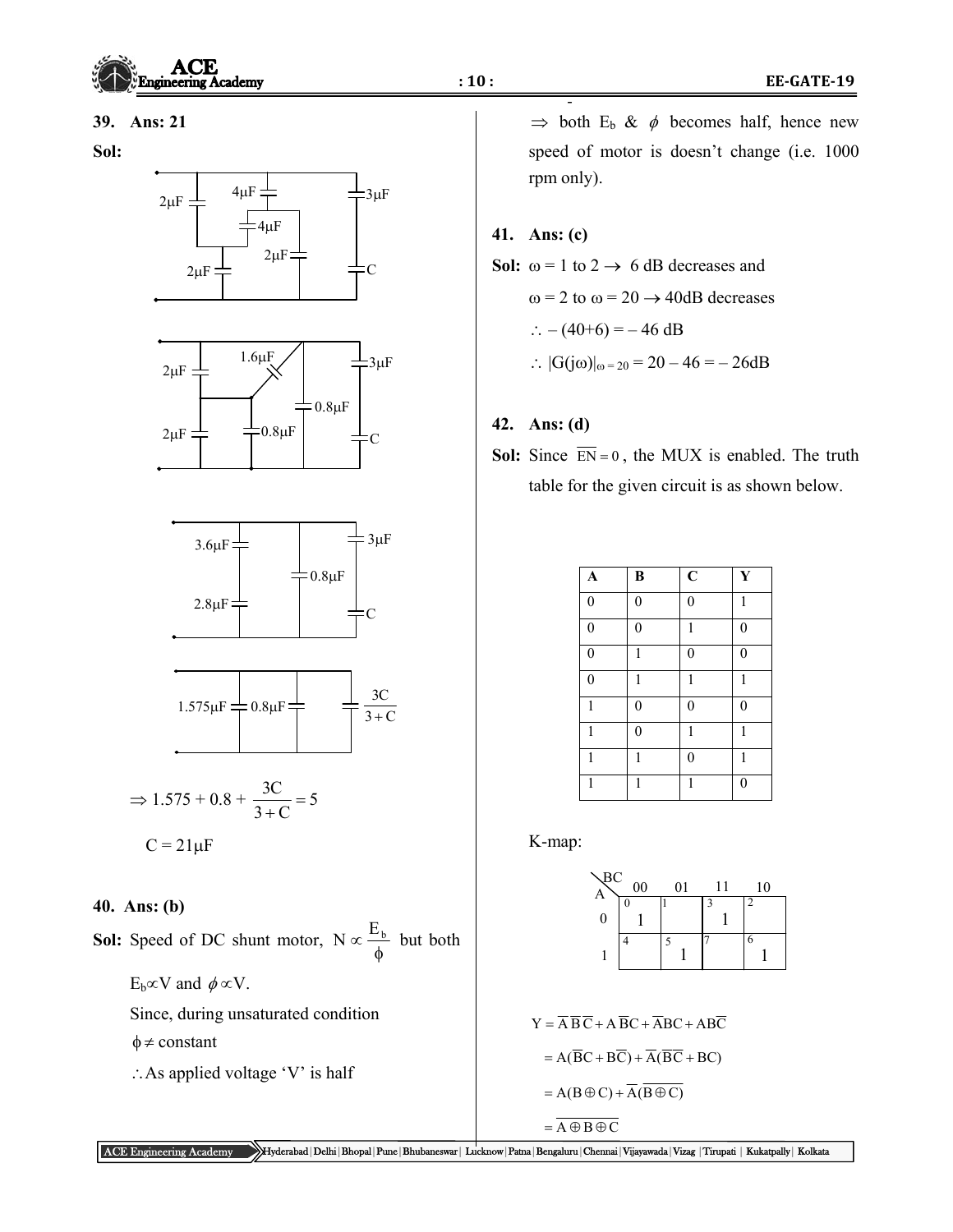

## **43. Ans: 5.09 Range(5 to 5.2)**

**Sol:**  $2\sin c(t/8) * \sin c(t/4)$ 

$$
=\frac{2\sin\pi t/8}{\pi t/8}*\frac{\sin\pi t/4}{\pi t/4}
$$



 $x(t) = \frac{64 \sin(\pi t/8)}{2}$ t  $x(t) = \frac{64 \sin(\pi t/8)}{t}$  $\pi$  $=\frac{64\sin(\pi)}{2}$  $t_{\text{H}} = \frac{64 \sin(\pi/2)}{4\pi} = \frac{16}{\pi}$  $x(t)|_{t=4} = \frac{64 \sin(\pi/2)}{4\pi}$ 

## **44. Ans: (c)**

**Sol:**



 Figure-2 shows the secondary side with voltages marked.

The line voltages are,  $\overline{V}_{\text{AsBs}} = 100\angle 0^{\circ} \text{V}$ 

$$
\overline{\text{V}}_{\text{BsCs}} = 100\angle -180^{\circ} \text{ V}, \ \overline{\text{V}}_{\text{CsAs}} = 0
$$

Their sum is zero, as it should be (by KVL)

The sequence components are

$$
\overline{V}_{\mathrm{AsBs1}}=\frac{1}{3}\left(\overline{V}_{\mathrm{AsBs}}+a\overline{V}_{\mathrm{BsCs}}\right) \text{and} \quad
$$

‐  $\overline{V}_{\text{AsBs2}} = \frac{1}{2} (\overline{V}_{\text{AsBs}} + a^2 \overline{V}_{\text{BsCs}})$ 3  $=\frac{1}{2}(\bar{V}_{\text{AsBs}}+$ 

Since  $\overline{V}_{CsAs} = 0$ . Substituting numerical values,

$$
\overline{V}_{\text{AsBs1}} = \frac{1}{3} (100\angle 0 + 1\angle 120^{\circ}.100\angle -180^{\circ})
$$

$$
= \frac{1}{3} (100\angle 0^{\circ} + 100\angle -60^{\circ})
$$

$$
\overline{V}_{\text{AsBs2}} = \frac{1}{3} (100\angle 0 + 1\angle 240^{\circ}.100\angle -180^{\circ})
$$

$$
= \frac{1}{3} (100\angle 0 + 100\angle 60^{\circ})
$$

 These are evaluated in the phasor diagrams below.





## **45. Ans: (c)**

**Sol:** TF = C[sI – A]<sup>-1</sup> B = 
$$
\frac{1}{s^2 + 5s + 4}
$$

$$
TF = \frac{1}{(s+1)(s+4)}
$$

Poles are located on left side of  $s$  – plane

 $\therefore$  System is stable

For observability:

$$
N = \begin{bmatrix} C \\ CA \end{bmatrix}
$$

ACE Engineering Academy Hyderabad|Delhi|Bhopal|Pune|Bhubaneswar| Lucknow|Patna|Bengaluru|Chennai|Vijayawada|Vizag |Tirupati | Kukatpally| Kolkata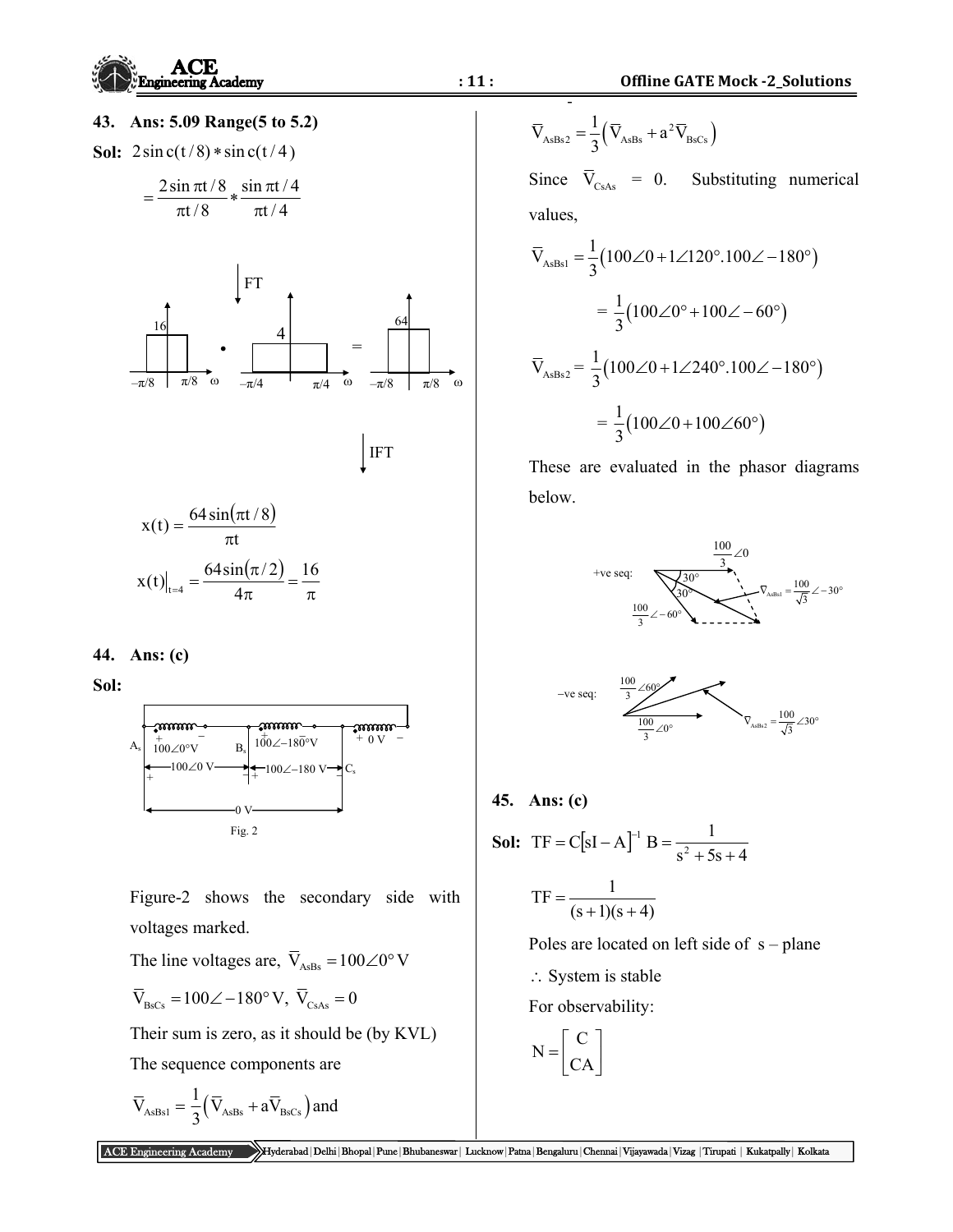

$$
CA = \begin{bmatrix} 0 & 1 \end{bmatrix} \begin{bmatrix} 0 & -4 \\ 1 & -5 \end{bmatrix} = \begin{bmatrix} 1 & -5 \end{bmatrix}
$$

$$
N = \begin{bmatrix} 0 & 1 \\ 1 & -5 \end{bmatrix}
$$

|N| is not equal to zero

: Observable

For controllability

$$
M = [B \ AB] = \begin{bmatrix} 1 & 0 \\ 0 & 1 \end{bmatrix}
$$

$$
AB = \begin{bmatrix} 0 & -4 \\ 1 & -5 \end{bmatrix} \begin{bmatrix} 1 \\ 0 \end{bmatrix}
$$

$$
= \begin{bmatrix} 0 \\ 1 \end{bmatrix}
$$

|M| is not equal to zero

- : Controllable
- **46. Ans: 3 (Range: 3 to 3)**

**Sol:**  $P(X \ge 1) = 1 - P(X = 0)$ 

 $= 1 - n_{c_0} p^{0} q^{n}$ 

 $= 1 - a^n$ Here  $p = \frac{1}{3}$ 

> $\Rightarrow$  q =  $\frac{2}{3}$ 3

 $\ddot{\cdot}$  $1 - \left(\frac{2}{2}\right)^n > \frac{2}{3}$  $-\left(\frac{2}{3}\right)^{n} > \frac{2}{3}$ 

 Apply trial and error method  $\Rightarrow$  n = 3

## **47. Ans: 50**

**Sol:** Arect(t/T)  $\leftrightarrow$  ATSa $\frac{\omega}{2}$ J  $\left(\frac{\omega T}{\sigma}\right)$  $\setminus$  $\leftrightarrow$  ATSa $\left(\frac{\omega}{\omega}\right)$ 2 Arect(t/T)  $\leftrightarrow$  ATSa $\left( \frac{\omega T}{2} \right)$ 

 $H(\omega) = 0.2$ Sa $(0.01\omega)e^{-j\omega(0.01)}$ 

 $H(\omega) = 0$  only when  $\frac{\omega}{\omega} = \pm n\pi$ 100  $\omega = \pm 100n\pi$  $f = \pm 50n$ first-null occurs at  $f = 50$ second-null occurs at  $f = 100$ third-null occurs at  $f = 150$  and so on null-to-null band width is 50Hz.

‐

**48. Ans: (c)** 

**Sol:**  $y = (Ax + B)e^{-4x}$  ........(1) Differentiating (1) w.r.t 'x'  $y' = (Ax + B)(-4)e^{-4x} + e^{-4x}.A$  Use (1) in the above eq.  $y' = (-4)y + Ae^{-4x}$  ...... (2) Differentiating w.r.t 'x'  $y'' = -4y' + A(-4)e^{-4x}$  ..... (3) Use  $(2)$  in  $(3)$  $\sqrt{99y''} = -4y' - 4(y' + 4y)$  $y'' = -8y' - 16y$  $y'' + 8y' + 16y = 0$ Is the required differential equation

**49. Ans: (d)** 

**Sol:** Continuous current rating = 5 kA Symmetrical breaking capacity = 2000 MVA

 $=\sqrt{3}\times V_{\rm r}\times I_{\rm m}$ 

 $I_{sv}$  = 35 kA

$$
I_{sy} = 2.55 \times I_{sy} = 89.25 \text{ kA}
$$

ACE Engineering Academy Hyderabad|Delhi|Bhopal|Pune|Bhubaneswar| Lucknow|Patna|Bengaluru|Chennai|Vijayawada|Vizag |Tirupati | Kukatpally| Kolkata

Since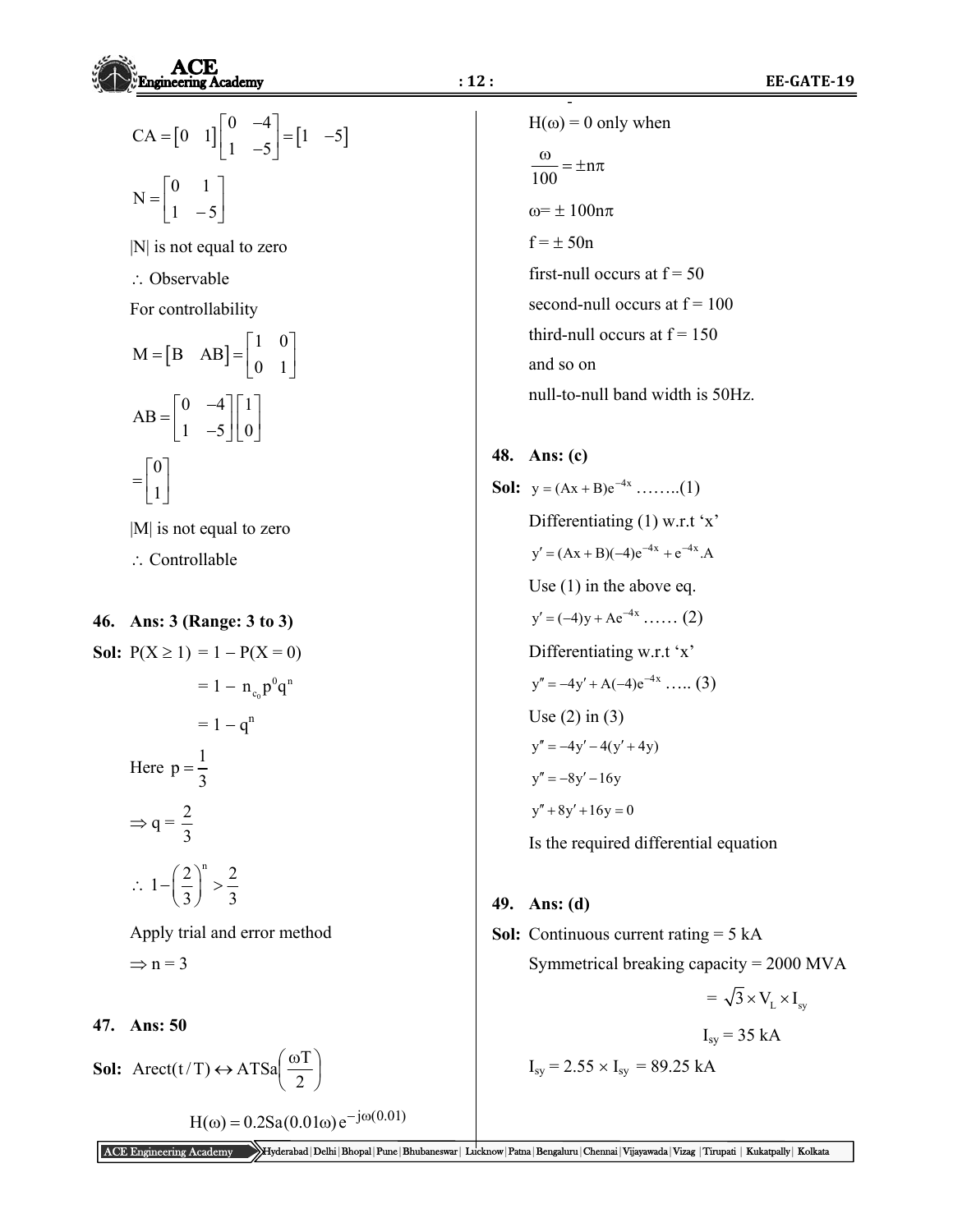|      | <b>Engineering Academy</b>                                                                                                                                                                                                                                                                                           | : 13:<br><b>Offline GATE Mock -2_Solutions</b>                                                                                                                                                                                                                                                                                                                                                                                                                                         |
|------|----------------------------------------------------------------------------------------------------------------------------------------------------------------------------------------------------------------------------------------------------------------------------------------------------------------------|----------------------------------------------------------------------------------------------------------------------------------------------------------------------------------------------------------------------------------------------------------------------------------------------------------------------------------------------------------------------------------------------------------------------------------------------------------------------------------------|
| 50.  | Ans: $(A)$<br><b>Sol:</b> H <sub>1</sub> (s) = s+1 H <sub>2</sub> (s) = $\frac{1}{s+1}$<br>$H(s) = H_1(s)H_2(s) = 1$<br>$Y(s) = X(s) H(s)$                                                                                                                                                                           | $s^3$<br>3<br>$s^{2}$ 4<br>$s^{1}$ $\frac{12-k}{4}$<br>$\mathbf k$<br>$\boldsymbol{0}$                                                                                                                                                                                                                                                                                                                                                                                                 |
|      | $=\frac{2}{s+1}.1$<br>Apply Inverse Laplace Transform<br>$y(t) = 2e^{-t}u(t)$                                                                                                                                                                                                                                        | $\mathbf{s}^0$<br>$\mathbf{k}$<br>$k_{\text{mar}} = 12$<br>$GM = \frac{k_{\text{mar}}}{k_{\text{operating}}} = \frac{12}{0.4} = 30$                                                                                                                                                                                                                                                                                                                                                    |
| Sol: | <b>51.</b> Ans:(b)<br>$Z$ $\triangle$<br>Surface 'S'<br>y<br>$\Omega$<br>$\mathbf X$<br>Integral $\oint_S \vec{G} \cdot d\vec{S} = \int_{vol} \nabla \cdot \vec{G} dv$<br>$\vec{G} = 2xy\hat{a}_x + 3\hat{a}_y + z^2y\hat{a}_z$<br>Since                                                                             | 53. Ans: (d)<br>Sol: At balanced condition,<br>$T_d = T_c$<br>In gravity control,<br>$T_c \propto \sin\theta$<br>$10\sqrt{2} = \sin 90^\circ$<br>$? = \sin 45^\circ$<br>$\therefore$ meter reading = $10\sqrt{2} \times \frac{1}{\sqrt{2}} = 10 \text{ V}$                                                                                                                                                                                                                             |
| 52.  | $\nabla \cdot \vec{G} = 2y + 2zy$<br>$\nabla \cdot \vec{G} = 2y(z+1)$<br>$I = \int_0^1 \int_0^1 2y(z+1)dx dy dz$<br>$x=0$ y=0 z=0<br>$=2\frac{y^{2}}{2}\bigg _{0}^{1}\bigg(\frac{z^{2}}{2}+z\bigg)\bigg _{0}^{1}x\bigg _{0}^{1}$<br>$\therefore I = \frac{3}{2}$ $(I \rightarrow \text{Integral})$<br><b>Ans: 30</b> | 54.<br>Ans: 4<br>Sol: If the particle moves with a constant velocity,<br>that means its acceleration is zero. (i.e. particle<br>experiences no net force<br>we have $\overline{F} = m\overline{a} = Q(\overline{E} + \overline{U} \times \overline{B})$<br>$\Rightarrow 0 = Q(20\hat{a}_{v} + 5\hat{a}_{x} \times B_0\hat{a}_{z})$<br>$\Rightarrow$ 20 $\hat{a}_{v}$ - 5B <sub>0</sub> $\hat{a}_{v}$ = 0<br>$\Rightarrow$ 20 = 5B <sub>0</sub><br>$\Rightarrow B_0 = \frac{20}{5} = 4$ |
|      | <b>Sol:</b> C. E $\Rightarrow$ s <sup>3</sup> + 4s <sup>2</sup> + 3s + k = 0                                                                                                                                                                                                                                         |                                                                                                                                                                                                                                                                                                                                                                                                                                                                                        |

ACE Engineering Academy Hyderabad|Delhi|Bhopal|Pune|Bhubaneswar| Lucknow|Patna|Bengaluru|Chennai|Vijayawada|Vizag |Tirupati | Kukatpally| Kolkata